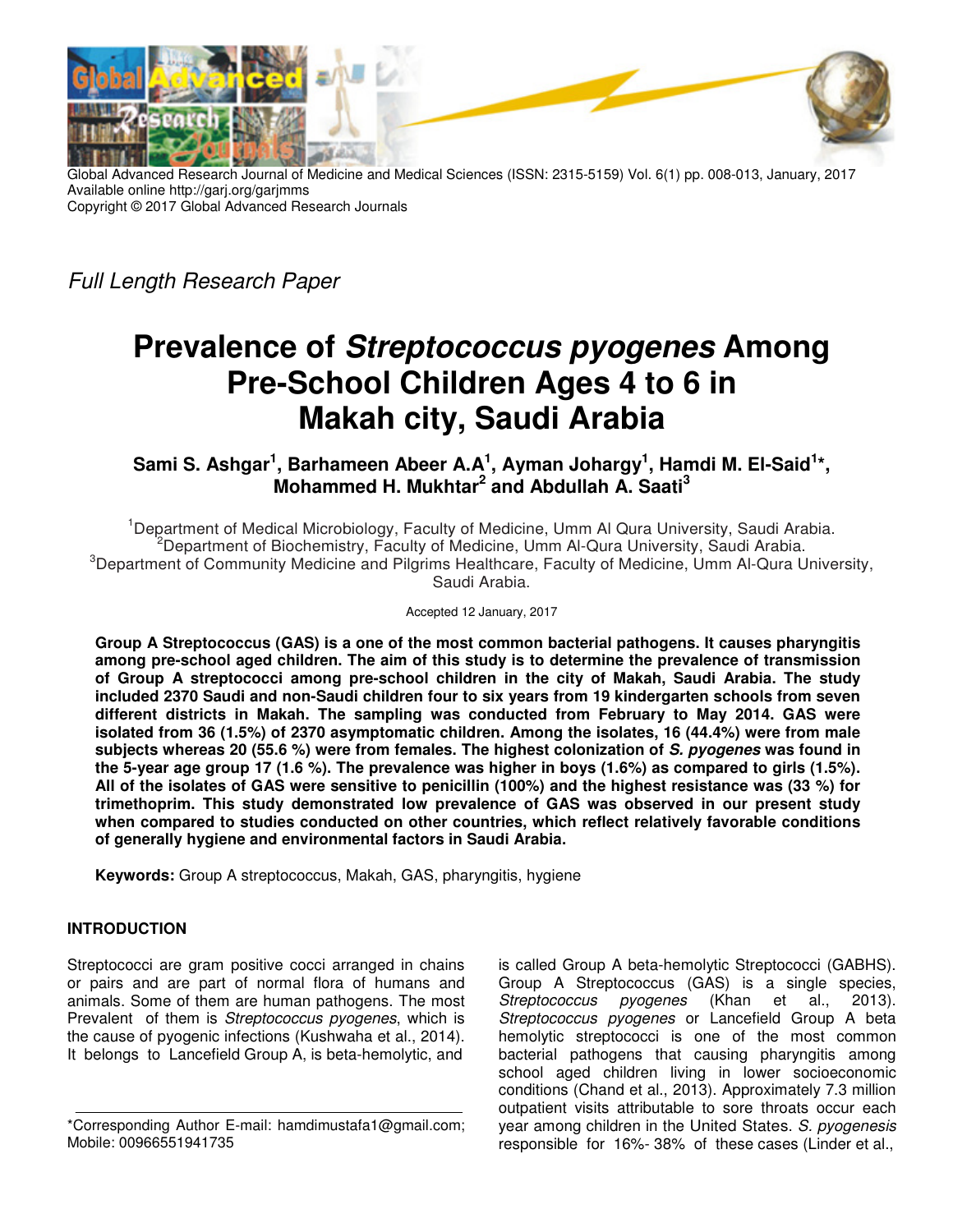2013). Reports show that 5-17% of school children have S. pyogenes in their throats and are at the risk of contracting the disease (Charmaine et al., 2006).GAS colonization of the upper respiratory tracts of children plays a role in the spread of infection in households and community settings such as schools and day care centers (Vincent et al., 2004). Asymptomatic carriers of S. *pyogenesis* able to transmit the disease and are often the sources of bacterial dissemination and are able to transmit the disease (Nabipour and Tayarzadeh, 2005). Upper respiratory tract infections are the most common infectious disease among children (Ameen et al., 1997; Bell and Smith, 1976; Sevinc et al., 2008). Pharyngeal infection rates among healthy school children vary according to geographic location and season of the year (Elifozltuk et al., 2004). GAS is the ninth major infectious cause of deaths of humans globally (WHO, 2004). There is evidence that asymptomatic throat infections caused by GAS may lead to acute rheumatic fever (ARF) (Gordis et al., I969). Group A streptococci are bacterial pathogens that cause suppurative and nonsuppurative infections in humans. Suppurative infections occur in mucous membranes of tonsils and pharynx. If GAS is allowed to progress, acute rheumatic fever may occur, which is an non-suppurative condition and a precursor to acquired heart disease in children, particularly in developing countries (Charmaine et al., 2006). Manifestations of GAS range from mild infectious, such as pharyngitis and tonsillitis, to more serious complications such as toxic shock syndrome. These conditions are often followed by complications of rheumatic fever, rheumatic heart disease, and acute glomerulonephritis (Capoor et al., 2006). Although rheumatic fever is uncommon in most developed countries, however it remains the leading cause of acquired heart disease among children in many resourcepoor areas such as sub Saharan Africa, India, parts of Australia and New Zealand (Carapetis et al., 2005). The economic burden of the treatment of streptococcal pharyngitis among children in USA has been estimated at \$226 million to \$540 million per year (Lee, 2008). Streptococci are readily transmitted when a large number of people share common environments and personal contact with either infected persons or healthy care (Arguelles et al., 2004). GAS infection is spread by direct person to person contact via drops of saliva, nasal secretions, and contaminated fingers (Arguelles et al., 2004). S. pyogenes can cause infections when they are introduced or transmitted to vulnerable tissues such as pharyngitis, characterized by severe sore throat, mild fever, enlarged tonsils and tonsillar exudates. The incubation period for streptococcal pharyngitis is short (3 to 5 days) (Pichichero et al., 1999). More recent studies have suggested that throat culture is still considered the gold standard method for GABHS detection, giving

accurate results in about 90-95% of the cases (Fatima, 2013). With screening and antibiotic treatment, pharyngeal carriers can be prevented from spreading respiratory infections in their communities.

### **Aim of work**

The aim of this study is to evaluate the streptococcal throat carriage rate amongst preschool children, ages four to six years in Makah, Saudi Arabia, in order to assist in the creation of a database of disease transmission rates among children in this age group, to encourage precautionary actions that will help to reduce the spread of infection, as well as to avoid complications that result from delays in accurate diagnosis and treatment.

#### **MATERIALS AND METHODS**

In this study, preschool children from various parts of Makah, Saudi Arabia were screened to detect pharyngeal infections resulting from GAS. The study included 2370 Saudi and non-Saudi children aged four to six years from 19 kindergartens school from seven different districts of Makah. The total number of children screened from each district was as follows: 572 from the Azizah district, 460 from Mansour Street vicinity, 886 from Al-Sateen Street vicinity, 194 from Al-Shisha district, 104 from Umm Al-Jood vicinity, 62 from Al- Awali district and 92 from Alkhansa district. The children were questioned about their ages and clinical symptoms such as sore throat, fever, rheumatic fever and whether or not they were taking antibiotics during the previous week. The study was carried out between February and May 2014, in the microbiology research laboratory of the Faculty of Medicine at Umm Al-Qura University.

#### **Samples collection**

The specimens were collected via sterile cotton swabs and preserved in an Amie's Transport Medium, swabbing the upper tonsil and posterior pharyngeal areas. Each sample was labeled with a code number. Other information including age, sex and locations was also recorded. The samples were transported to the microbiology research laboratory within one to two hours or acquisition for processing.

#### **Samples processing**

The swab was rolled over a small portion of a sheep blood agar plate. The inoculum was streaked over the remainder of the plate with a sterile loop to obtain well isolated colonies and incubated at 37°C for 24 hours in a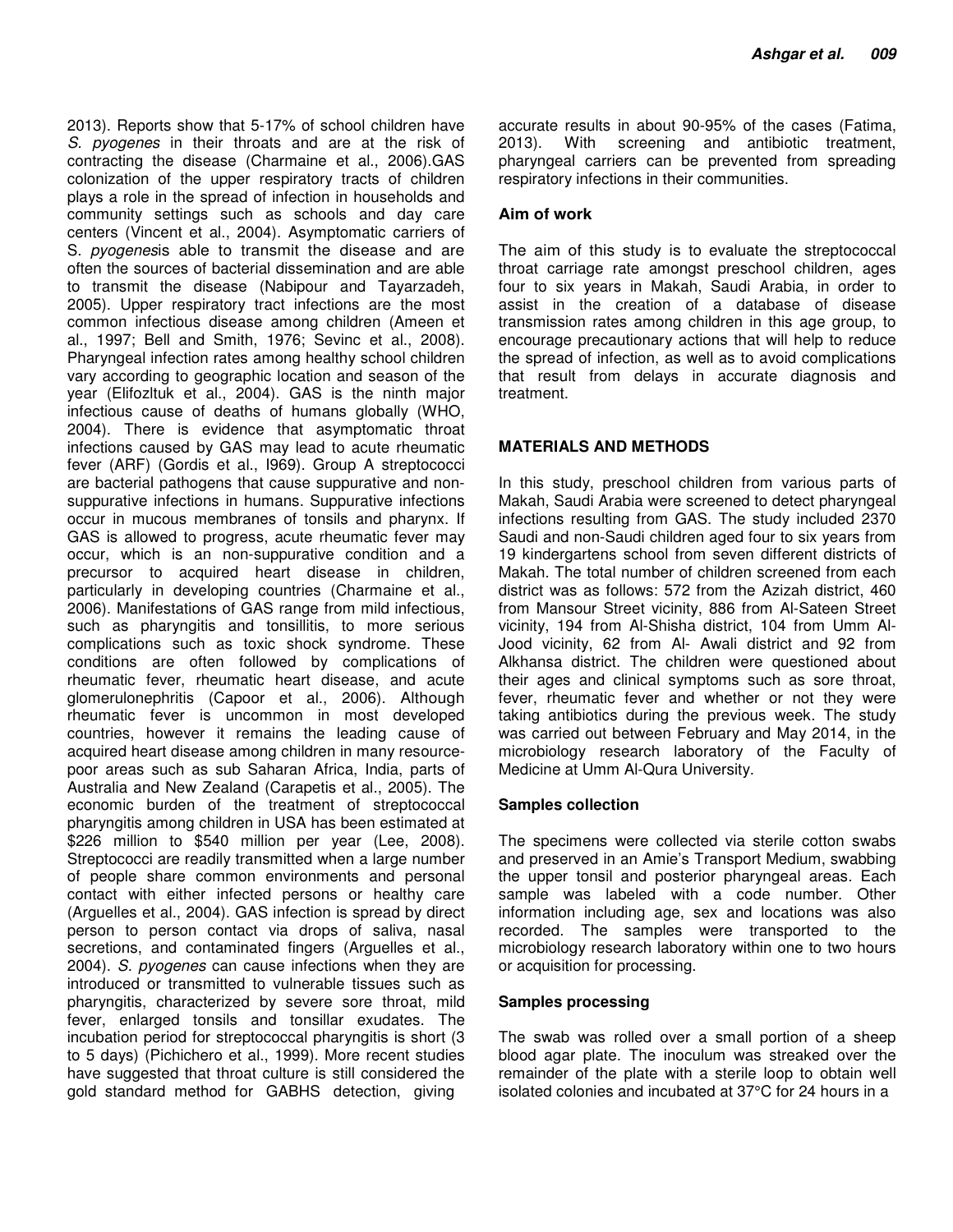| <b>Ages</b> | <b>Boys</b>  |                |            | <b>Girls</b> |            |            | <b>Total</b> |                 |            |
|-------------|--------------|----------------|------------|--------------|------------|------------|--------------|-----------------|------------|
|             | <b>Swabs</b> | <b>GAS</b>     | <b>GAS</b> | <b>Swabs</b> | <b>GAS</b> | <b>GAS</b> | <b>Swabs</b> | <b>GAS</b>      | <b>GAS</b> |
|             | No.          | No.            | %          | No.          | No.        | %          | No.          | No.             | %          |
| 4           | 292          | 4              | 1.4        | 250          | 3          | 1.2        | 542          |                 | 1.3        |
| 5           | 530          | 10             | 1.9        | 514          | 7          | 1.4        | 1044         | 17              | 1.6        |
| 6           | 198          | $\overline{2}$ | 1.0        | 586          | 10         | 1.7        | 784          | 12 <sup>2</sup> | 1.5        |
| Total       | 1020         | 16             | 1.6        | 1350         | 20         | 1.5        | 2370         | 36              | 1.5        |

**Table 1.** Distribution of GAS Isolates from Throats of Children According to Age and Gender

carbon dioxide incubator (3-5% CO2). After 24 hours, small grayish white colonies surrounded by clear zones of hemolysis were selected and subjected to Gram's staining and catalase test. Bacteria which exhibited negative catalase and appeared in chain were sub cultured on a 10% sheep blood agar with low concentration bacitracin (0.04 IU) and incubated at 37°C for 24 hours. S pyogenes was further identified by observing sensitivity to bacitracin.

## **Antibiotic susceptibility test**

All the identified GAS isolates from throat swabs were subculture onto sheep blood agar to subject antimicrobial susceptibility tests were performed using AST-STO1 card on the VITEK II instrument (bioMerieux). Two clear sterile plastic tubes containing 3 ml sterile saline aqueous 0.45% Na CL, P1-I 7.0 in each tube were prepared. In one of these tubes (table 1). Five colonies from the subculture were transferred using a sterile stick and mixed to produce a homogenous organism suspension, and the density was adjusted to be equivalent to a McFarland number of 0.50 to 0.63 using a calibrated VITEK 2 Densicheck. A volume of 280 µl of the suspension was transferred from the first tube to the second tube. All inoculated cards were placed in the instrument within 30 mm of inoculation. Data were analyzed using software version VT2-R4.0l. The results were available after approximately 8 -12 hours. The antibiotic sensitivity test (AST) measured the minimum inhibitor concentrations (MIC) of the following antibiotics against GAS: penicillin G, ampicillin, cefotaxime, erythromycin, clindamycin, levofloxacin, linezoid, tetracycline, trimethoprim/ sulfamethoxazole, vancomycin and ceftriaxone.

## **Ethical approval**

The protocol for this study was approved by the director of the board of education of Makah, Saudi Arabia before

sampling. Approval was also obtained from the director of each pre-school. The children were given some gifts as an incentive.

## **RESULTS**

Among the total 2370 children,1020 (43%) were boys and 1350 (57%) were girls, as shown above.

Table 1 Showed that 542 (21.9%) were four years of age, 1044 (44%) were 5 years of age and 784 (33.1%) were six years of age. In the study, a total of 36 (1.5%) isolates of beta hemolytic Streptococci pyogenes were obtained from healthy children. Among the isolates, 16 (44.4%) were from males whereas 20 (55.6 %) were from females. The highest colonization of and pyogenes was found in the five-year age group 17(1.6 %). The prevalence was higher in boys (1.6 %) as compared to girls (1.5%).

Table 2 Showed that among the total isolates of GAS, 35(97%) were Saudi children and 1 subject (3%) was non Saudi. The highest percentage of isolation of GAS was in the Khansa district (3.3%), followed by the Mansour Street vicinity (2%) (table 2) and the lowest percentage of isolation of GAS was from Aziziah district (0.7) followed by the Shisha district (1.1%). The carrier rate of GAS varied in residential areas from one to another. Differences in prevalence may be due to varying socioeconomic conditions

Table 3 Showed that the results of antimicrobial susceptibility testing are summarized in (Table 3). Streptococcus pyogenes showed sensitivity to penicillin's including ampicillin and amoxicillin, cephalosporin's (third generation) including cefotaxime and ceftriaxone, lincosamides including clindamycin and lincomycin, glycopeptides including vancomycin and quinolones including levofloxacin. Streptococcus pyogenes exhibited varying resistance to sulfonamides including, trimethoprim, tetracycline's including tetracycline and macrolides including erythromycin.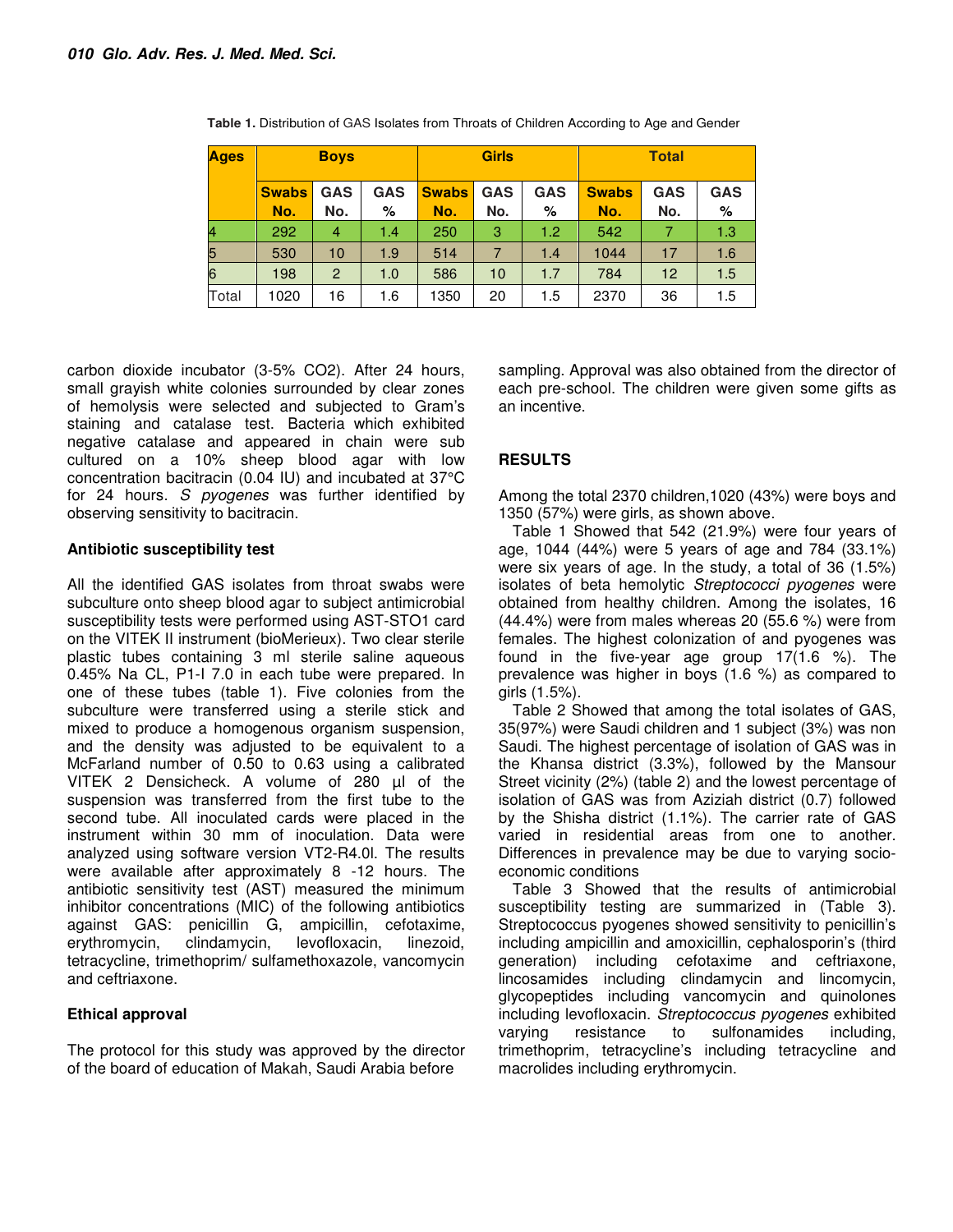| <b>Residential Districts</b> | <b>Nationality</b> |                |            |                          |                          |                          |              |                |            |  |
|------------------------------|--------------------|----------------|------------|--------------------------|--------------------------|--------------------------|--------------|----------------|------------|--|
|                              | <b>Saudi</b>       |                |            | <b>Non-Saudi</b>         |                          |                          | <b>Total</b> |                |            |  |
|                              | Swab               | <b>GAS</b>     | <b>GAS</b> | <b>Swab</b>              | <b>GAS</b>               | <b>GAS</b>               | Swab         | <b>GAS</b>     | <b>GAS</b> |  |
|                              | No.                | <b>No</b>      | $\%$       | No.                      | <b>No</b>                | $\%$                     | No.          | <b>No</b>      | %          |  |
| Aziziah                      | 569                | $\overline{4}$ | 0.7        | 3                        | $\Omega$                 | $\mathbf{0}$             | 572          | 4              | 0.7        |  |
| Al-Awali                     | 62                 |                | 1.6        | ٠                        | $\overline{\phantom{a}}$ | $\overline{\phantom{a}}$ | 62           |                | 1.6        |  |
| AL-MansourStreet             | 460                | 9              | 2.0        | $\overline{\phantom{0}}$ | -                        | -                        | 460          | 9              | 2.0        |  |
| Al-Siteen                    | 886                | 14             | 1.6        | $\overline{\phantom{0}}$ |                          |                          | 886          | 14             | 1.6        |  |
| Umm Al-Jood                  | 96                 | $\overline{2}$ | 2.0        | 8                        |                          | 12.5                     | 104          | 3              | 2.9        |  |
| Al-Khansa                    | 92                 | 3              | 3.3        | ٠                        | ٠                        | ٠                        | 92           | 3              | 3.3        |  |
| Al-Shisha                    | 188                | $\overline{2}$ | 1.1        | 6                        | $\Omega$                 | $\Omega$                 | 194          | $\overline{2}$ | 1.1        |  |
| Total number                 | 2353               | 35             | 1.5        | 17                       |                          | 5.9                      | 2370         | 36             | 1.5        |  |

**Table 2.** Distribution of GAS Isolates According to Residential Districts Included in the in the study and Nationality.

**Table 3.** Antibiotic Susceptibility tests of 36 GAS Isolates

| <b>Antibiotics</b>            | <b>Sensitive</b> |      | <b>Resistant</b> |          |
|-------------------------------|------------------|------|------------------|----------|
|                               | No.              | $\%$ | No.              | $\%$     |
| Penicillin-G                  | 36               | 100  | 0                | 0        |
| Ampicillin                    | 36               | 100  | $\Omega$         | 0        |
| Cefotaxime                    | 36               | 100  | 0                | 0        |
| Ceftriaxone                   | 36               | 100  | $\Omega$         | 0        |
| Levofloxacin                  | 36               | 100  | $\Omega$         | $\Omega$ |
| Erythromycin                  | 32               | 89   | 4                | 11       |
| Clindamycin                   | 36               | 100  | $\Omega$         | 0        |
| Linezolid                     | 36               | 100  | $\Omega$         | 0        |
| Vancomycin                    | 36               | 100  | $\Omega$         | 0        |
| Tetracycline                  | 30               | 83   | 6                | 17       |
| Trimethoprim/Sulfamethoxazole | 24               | 67   | 12               | 33       |

### **DISCUSSION**

Healthy carriers of GAS are sources for bacterial dissemination, able to transmit the disease, and may even cause severe epidemics. In this study, throat cultures were taken to investigate the carrier rate of Streptococcus pyogenes in healthy children. The prevalence of GAS in throat swabs of asymptomatic children was 1.5%. The highest prevalence of Streptococcus pyogenes was 1.6% in the five to six-year age group. A low prevalence of GAS was observed in our present study when compared to studies conducted in other countries. The prevalence rates of Streptococcus pyogenes in other countries are in a range of 0% to 32.7% (Cimolai et al., 1990; Odigwe et al., 2002; Gur et al., 2002; Ameen et al., 1997). The isolation rate of GAS in children five to seven years old at nine schools in the United Arab Emirates as 10% during the winter of 1995 (Gunnarsson et al., 1997). The study implied that the prevalence of Streptococcus pyogenes in healthy individuals was highest in the three to 15 year

(Christenson et al., 1997). Reports was 2% in Stockholm, Sweden. The prevalence of Streptococcus pyogenes was 2.7% in infants and 8.4% and 17.8% in toddlers in day care facilities in Israel, reaching 8.5% and 17.8% in the two groups, respectively (Yagupsky et al., 1995). Streptococcus pyogenes was 36% of children in daycare centers in USA (Smith et al., 1989). Factors affecting the carrier state in individual children include differences in climatic condition, geographical region and socioeconomic status. Attendance of preschool, housing standards, previous tonsillectomies, family size and structure as well as the number of students perclassroom may also be important factors affecting the transmission of Streptococcus pyogenes. There was a suggestion that throat infections were more common among the children from large families than among those from small numbers. The 0% incidence rate may be due to factors such as improvements in the living conditions of families and developments within the community. In the present study, there was no observed difference in the carrier rates between boys (1.6 %) and girls (1.5 %).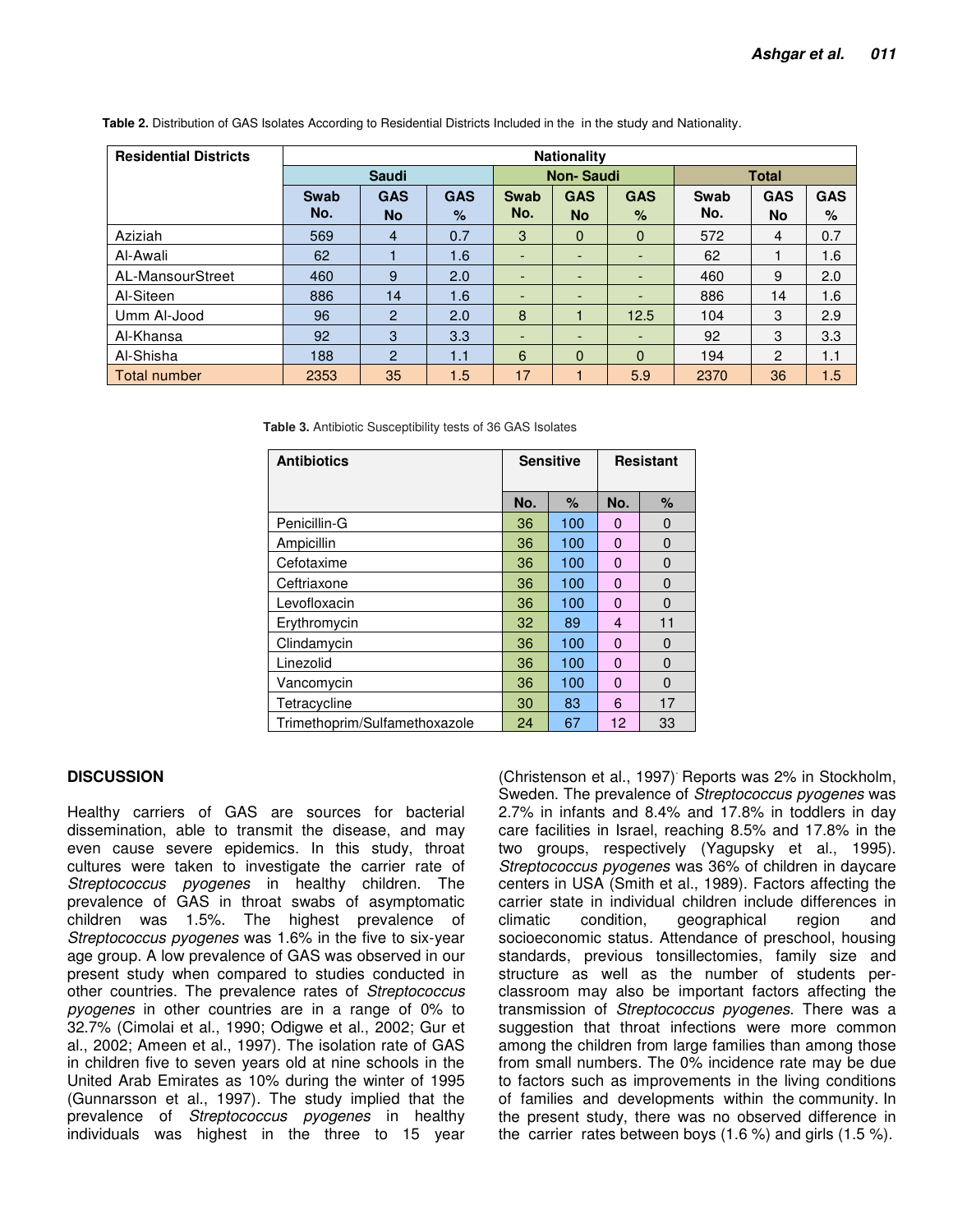Other studies conducted in different parts of the world showed a higher prevalence of GAS among girls as compared to boys may be due to certain cultural practices of parents giving less care to girls than boys (Rijal et al., 2009). This is not the case in all countries, however, especially in Saudi Arabia. All of the isolates of Streptococcus pyogenes were sensitive to penicillin (100%) therefore, Penicillin remains effective in treatment of Streptococcus pyogenes infections and preventing rheumatic fevers. In our study, 89% of GAS isolates demonstrated sensitivity to erythromycin. In some parts of Europe, resistance rates of erythromycin greater than 30% have been reported. The resistance rate of erythromycin in USA considered to be low  $( $3\%$ )'$ (Michael and Gerber, 1996). The highest resistance was (33 %) for trimethoprim.

## **CONCLUSION**

In our study, the prevalence of GAS throat carriage amongst pre-school children in the city of Makah was (1.5%). This low prevalence rate compared to studies of other countries may be attributed to improvements in hygiene and health care as well as improvements in the living conditions of families. The results of the present study are encouraging. They reflect the beneficial results that arise from improvements in hygiene and health care in communities. This study also indicates the importance of regular surveillance programs to keep Streptococcus pyogenes infections and transmissions under control. Continuous evaluation is recommended by conducting similar studies in other parts of the country to further describe the epidemiology of GAS activity for this age group and increase control of the development of complications such as rheumatic fever.

### **Conflict of interest**

The authors have no conflicts of interest.

## **ACKNOWLEDGMENT**

The authors would like to thank Institute of Scientific Research and Revival of Islamic Heritage at Umm Al-Qura University (Project # 43309035) for the financial support. We also thank Mr. A. Abiad and Mr. A. Abdel-Shakur for their technical assistance during this study. We also thank students of the 5rd and 6rd years in the Faculty of Medicine and 4rd year in the Faculty of Applied Medical Science for their efforts regarding sample collection and transported to the microbiology research laboratory of the Faculty of Medicine at Umm Al-Qura University. The authors are thankful to the director of the education of Makah, Saudi Arabia for granting permission to carry out this study in kindergarten Schools.

#### **REFERENCES**

- Ameen AS, Nsanze H, Dawson KP, Othman, Mustafa N, Johnson DR, Kaplan EL (1997). Serotypes of group A streptococciisolated from healthy schoolchildren in the United Arab Emirates. Bull World Health Organ. 75:355-359.
- Ameen AS, Nsanze H, Dawson KP, Othman, Mustafa N, Johnson DR, Kaplan EL (1997). Serotypes of group A Streptococci isolated from healthy schoolchildren in the United Arab Emirates. Bull World Health Organ. 75:355-359.
- Arguelles KP, Naguit RM, Cabrera BC (2004). Incidence of Streptococcus pyogenes as Pharyngeal Flora among Children Ages 5 to 12 of Barangay 708, Leveriza, Malate, Manila. Philipp J. Microbiol. Infect. Dis. 33: 149-151.
- Bell SM, Smith DD (1976). Quantitative throat-swab culture in the diagnosis of Streptococcal pharyngitis in children. Lancet; 2:62-3.
- Capoor MR, Nair D, Deb M, et al (2006). Resistance to erythromycin and rising penicillin MIC inStreptococcus pyogenes in India. Japanese J. Infect. Dis. 59: 334-336.
- Carapetis JR, Steer AC, Mulholland EK, Weber M (2005). The global burden of group A Streptococcal diseases. Lancet Infect. Dis. 5:685- 694.
- Chand P, Arvind N, Vishrutha Ky, Vidyalakshmi K, Shalini S (2013). Int. J. Biol. Med. Res. 4(4): 3585-3589
- Charmaine AC, Jacob SE, Menon T (2006). Pharyngeal carriage of group A Streptococci in school children in Chennai. Indian J. Med. Res. 124: 195-198.
- Christenson B, Sylvan SP, Noreen B (1997). Carriage of multi resistant Streptococcus pneumonia arnong children attending day-care centers in the Stockholm area. Scand. J. Infect. Dis. 29:555-558.
- Cimolai, Mac C, Damm S (1990). he epidemiology of beta hemolytic non Group AStreptococci isolated from the throats of children over a one year period. Epid. infect. 104:119-126.
- Elifozltuk C, Yavuz T, Kaya D, Muhteremyucel (2004). The Rate of Asymptomatic Throat Carriage of Group A Streptococcus School Children and Associated ASO Titers in Duzce, Turkey. Jpn. J. Infect. Dis. 57: 271-272.
- Fatima F, Shaba DS (2013). Prevalence Survey for Assessing Intensity of Group a Beta 1-lemolytic Streptococci (GABHS) Subclinical Infection Rate in School Children: A Cross Sectional Study. Glob. J. Med. Res. Dis. 13(3):Verl.0
- Gordis L, Lilienfeld A, Rodriguez R (I969). Studies on the epidemiology and prevention of rheumatic fever. JIT. Evaluation of the Maryland rheumatic fever registry. Pub. Health Rep. 84:333-339.
- Gunnarsson RK, Holme SE, Soderstrom M (1997). The prevalence of beta-hemolytic Streptococci in throatspecimens from healthy children and adults.lmplications for theclinical value of throat cultures. Scand. J. Prim . Health Care. l5:149-155.
- Gur E, Akkus , Arvas A, Guzeloz , Can G, Diren S, Ercan, Cifcili, Ilter O (2002). Prevalence of positive throat cultures for group A betahemolytic Streptococci amongschool children in Istanbul. Indian Pediatr. 39:569-573.
- Khan I, Ullah H, Ahmad , Saqib M, Nisa , Irshad M, Idrees M, Saeed A (2013). Susceptibility of treptococcusPyogenes against various antibiotics. App. Sci. Report. 4: 181-183
- Kushwaha N, Kamat M, Bijendra B, Sah J (2014). Prevalence of Group A Streptococcal Infection Among School Children of Urban Community A Cross Sectional Study. IJIMS. 1:249- 256.
- Lee GM (2008). Burden and economic cost of group A Streptococcal pharyngitis.Pediatrics. 121:229-234.
- Linder JA, Bates DW, Lee GM, Finkelstein JA (2013). Antibiotic treatment of children with sore throat. JAMA. 23: 15-2322.
- Michael A, Gerber MD (1996). Antibiotic Resistance: Relationship to persistence of Group A Streptococci in the upper respiratory tract. Pediatrics. 97: 1-975.
- Nabipour F, Tayarzadeh M (2005). Prevalence of beta hemolytic Streptococcus carrier state and its sensitivity to different antibiotics among guidance school children in Kerman, Iran. Amer. J Infect. Dis. 1: 128-131.